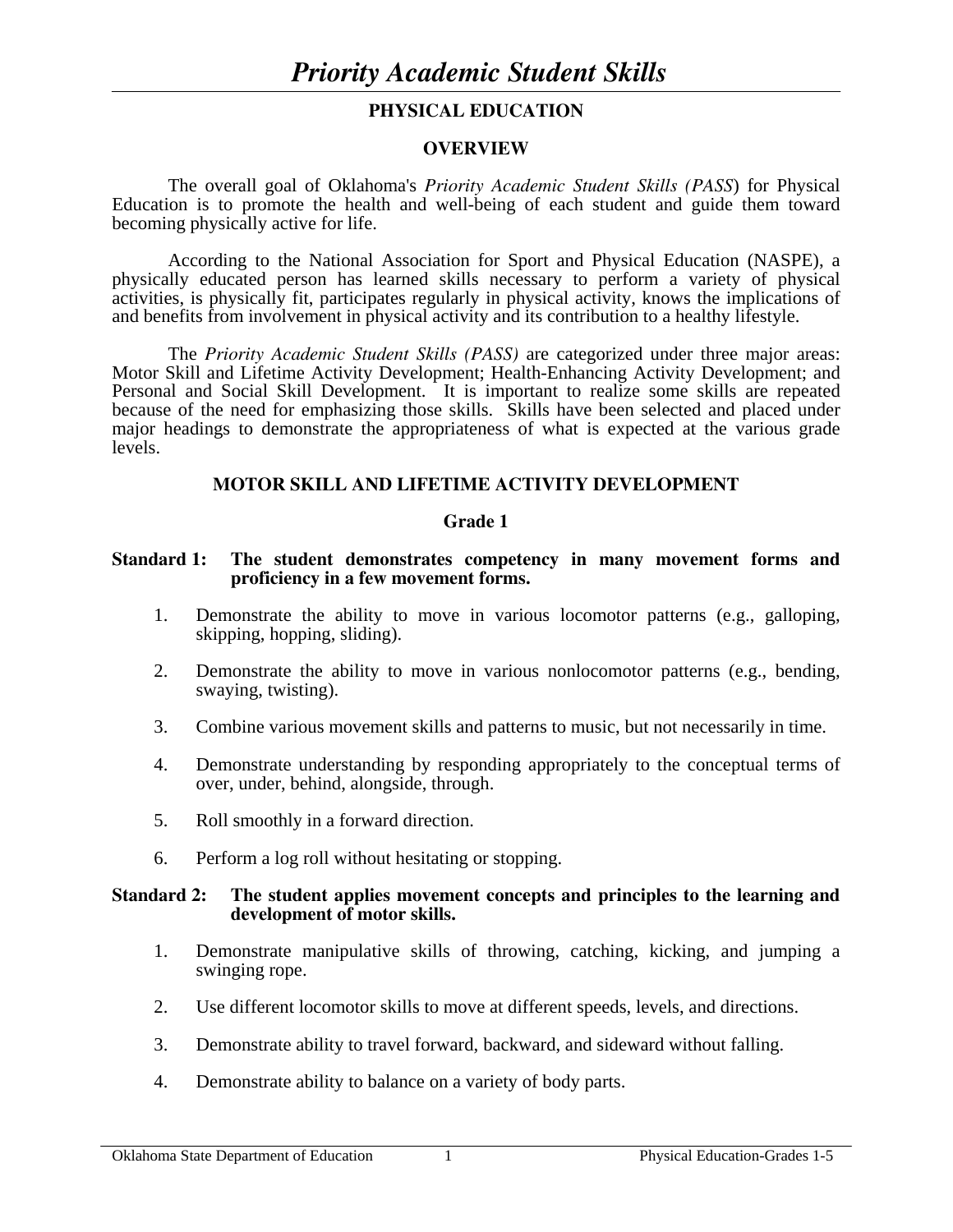5. Be introduced to evasive techniques (e.g., escaping, catching, dodging).

# **HEALTH ENHANCING ACTIVITY DEVELOPMENT**

# **Standard 3: The student exhibits a physically active lifestyle.**

- 1. Participate in a variety of moderate to vigorous physical activity in and out of the school setting.
- 2. Identify activities that provide pleasure and enjoyment through participation.
- 3. Identify and participate in activities that promote cardiovascular endurance.
- 4. Identify changes in the body during physical activity.
- 5. Identify physical activities that promote muscular strength.

# **Standard 4: The student achieves and maintains a health-enhancing level of physical fitness.**

- 1. Be introduced to physical activities and their benefits for maintaining fitness and personal well-being.
- 2. Recognize changes in heart rate during physical activity.
- 3. Explain the function of the heart and lungs.
- 4. Experience moderate to vigorous activity for short periods of time.
- 5. Be introduced to the following components of health-related fitness: muscular strength, muscular endurance, flexibility, body composition, and cardiovascular endurance.
- 6. Identify proper and improper stretching techniques.

# **PERSONAL AND SOCIAL SKILL DEVELOPMENT**

#### **Standard 5: The student demonstrates responsible personal and social behavior in physical activity settings.**

- 1. Identify the benefits that accompany sportsmanship, cooperation, and following rules.
- 2. Demonstrate safety skills while participating in physical activity with or without equipment or apparatus.
- 3. Demonstrate self-discipline and responsibility while actively participating in group, individual, and partner activities.
- 4. Follow directions while participating in class activity.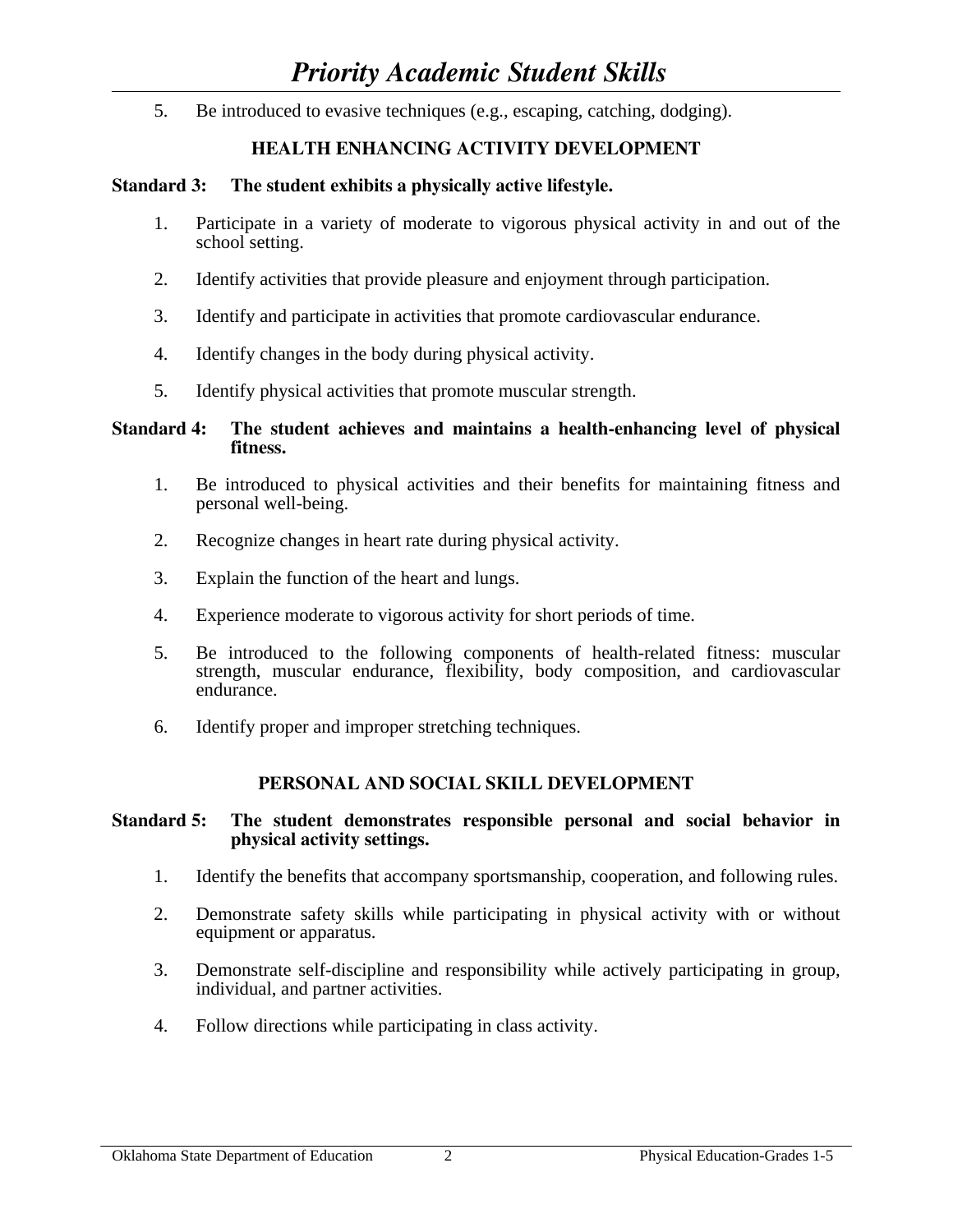## **Standard 6: The student demonstrates understanding and respect for differences among people in physical activity settings.**

- 1. Demonstrate respect for others in the learning environment.
- 2. Demonstrate cooperation without regard to personal differences.
- 3. Resolve conflicts with others in socially acceptable ways.

# **Standard 7: The student understands that physical activity provides opportunities for enjoyment, challenge, self-expression, and social interaction.**

- 1. Enjoy participation in physical activity while alone or with others.
- 2. Identify physical activities that allow for self-expression and enjoyment.
- 3. Be willing to try new challenges and activities.
- 4. Participate in a wide variety of physical activities that allows for self-expression.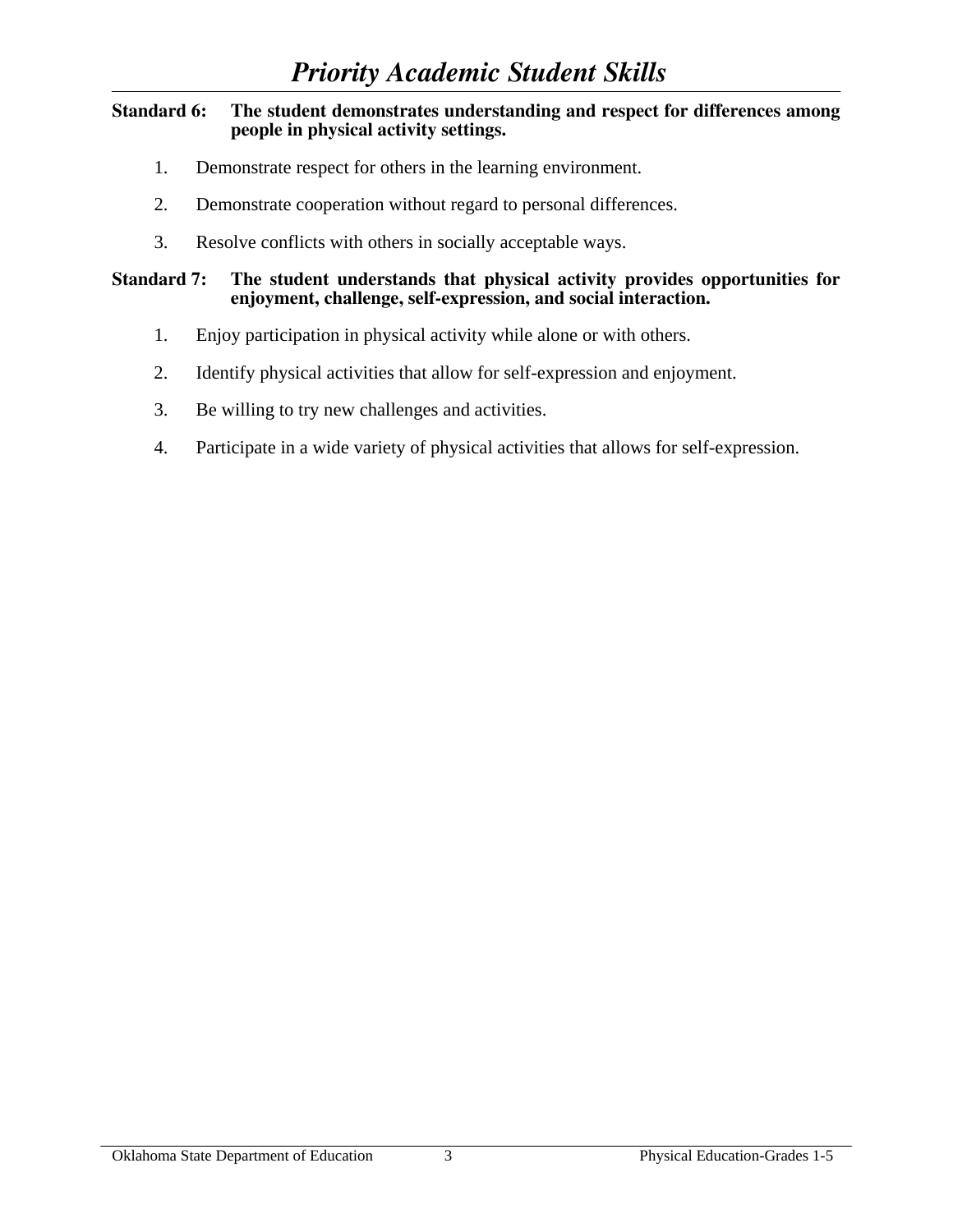## **Grade 2**

#### **Standard 1: The student demonstrates competency in many movement forms and proficiency in a few movement forms.**

- 1. Demonstrate the movement concepts of body awareness, spatial awareness, and body movement relationships.
- 2. Demonstrate mature form in a variety of manipulative, locomotor and nonlocomotor skills performed individually and with a partner.
- 3. Demonstrate control in traveling, weight bearing, and balance activities.
- 4. Demonstrate motor patterns in simple combinations (e.g., dribble a ball while running).

#### **Standard 2: The student applies movement concepts and principles to the learning and development of motor skills.**

- 1. Demonstrate manipulative skills of catching, throwing, kicking, striking, and dribbling with hand and foot.
- 2. Perform locomotor patterns in time to music.
- 3. Jump and land using a combination of one- and two-foot takeoffs and landings.
- 4. Change speed and direction in response to a variety of rhythms.
- 5. Roll smoothly in a forward direction without hesitating or stopping.
- 6. Transfer body weight to the hands (e.g., handstand, pull up, arm hang).
- 7. Jump a turned rope held by others.
- 8. Jump a self-turned rope.
- 9. Kick a slowly rolling ball into the air or on the ground, using the instep of the foot.
- 10. Demonstrate the difference between an overhand and underhand throw utilizing the principle of opposition.
- 11. Catch an object gently thrown to him/her using proper hand position.
- 12. Strike a ball with a bat from a tee or cone, using a correct grip and side orientation.
- 13. Demonstrate evasive skills of chasing, fleeing, and dodging to avoid or catch others.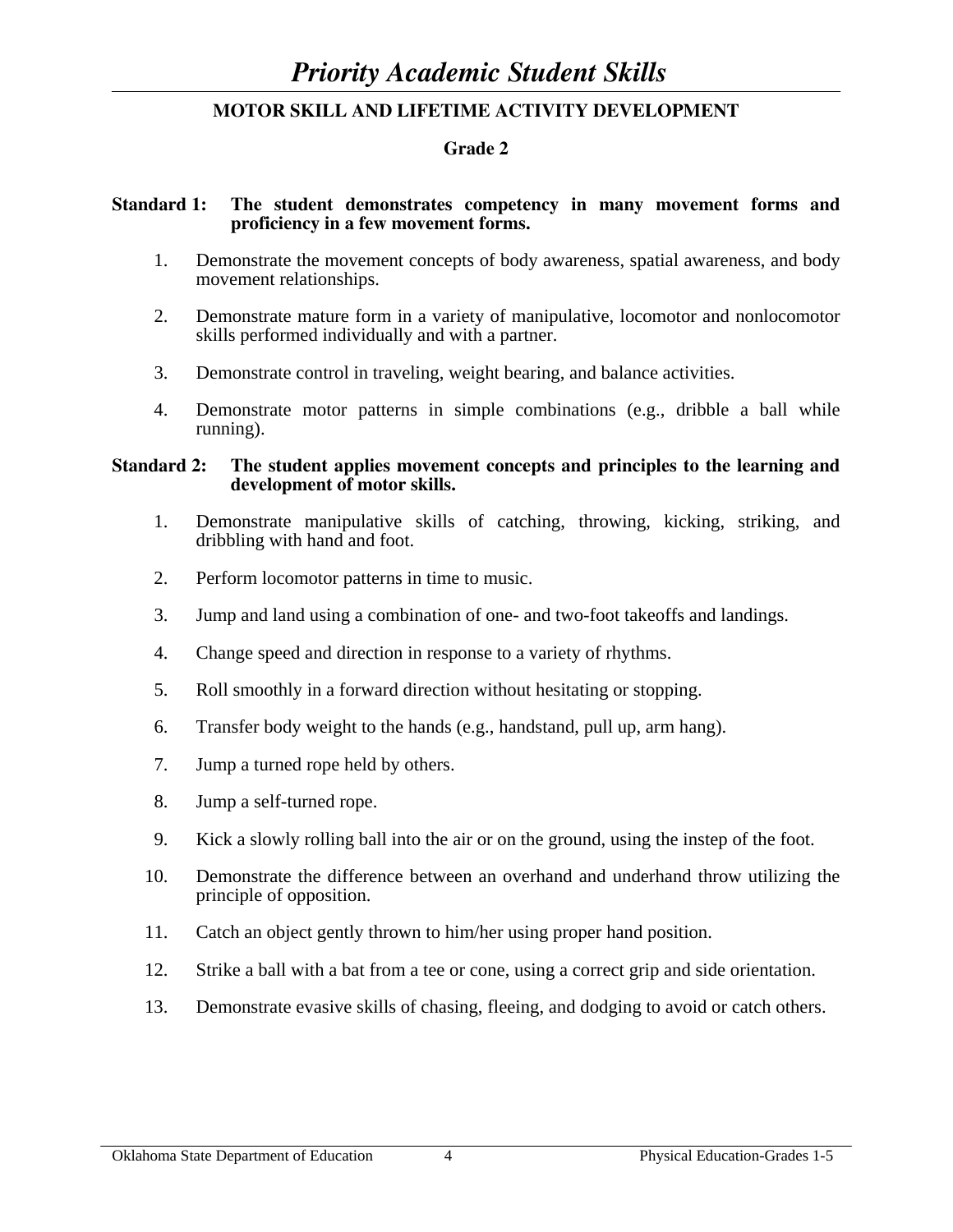# **HEALTH-ENHANCING ACTIVITY DEVELOPMENT**

# **Standard 3: The student exhibits a physically active lifestyle.**

- 1. Participate in individual and group fitness activities in and out of the school setting.
- 2. Identify at least one activity associated with each component of health-related fitness.
- 3. Identify favorite physical activities and the reasons for enjoyment.
- 4. Explain the benefits of increased heart rate following an aerobic activity.
- 5. Participate daily in moderate to vigorous physical activity.

# **Standard 4: The student achieves and maintains a health-enhancing level of physical fitness.**

- 1. Associate physical activities and the benefits for maintaining fitness and personal well-being.
- 2. Demonstrate proper and improper stretching technique.
- 3. Identify and explain the health-related components of fitness: muscular strength, muscular endurance, flexibility, body composition, cardiovascular endurance activities.
- 4. Explain the heart is a muscle and becomes stronger as a result of aerobic activity.
- 5. Locate various pulse points.

# **PERSONAL AND SOCIAL SKILL DEVELOPMENT**

# **Standard 5: The student demonstrates responsible personal and social behavior in physical activity settings.**

- 1. Demonstrate safety skills while participating in physical activity.
- 2. Follow instructions while participating in class activity.
- 3. Demonstrate consideration of others while participating in physical activities (e.g., taking turns, sharing equipment, encouraging others).
- 4. Follow class rules and procedures and apply them to all activities.

#### **Standard 6: The student demonstrates understanding and respect for differences among people in physical activity settings.**

- 1. Demonstrate cooperation and respect for others in the learning environment.
- 2. Resolve conflicts with others in socially acceptable ways.
- 3. Demonstrate consideration of others regardless of personal differences.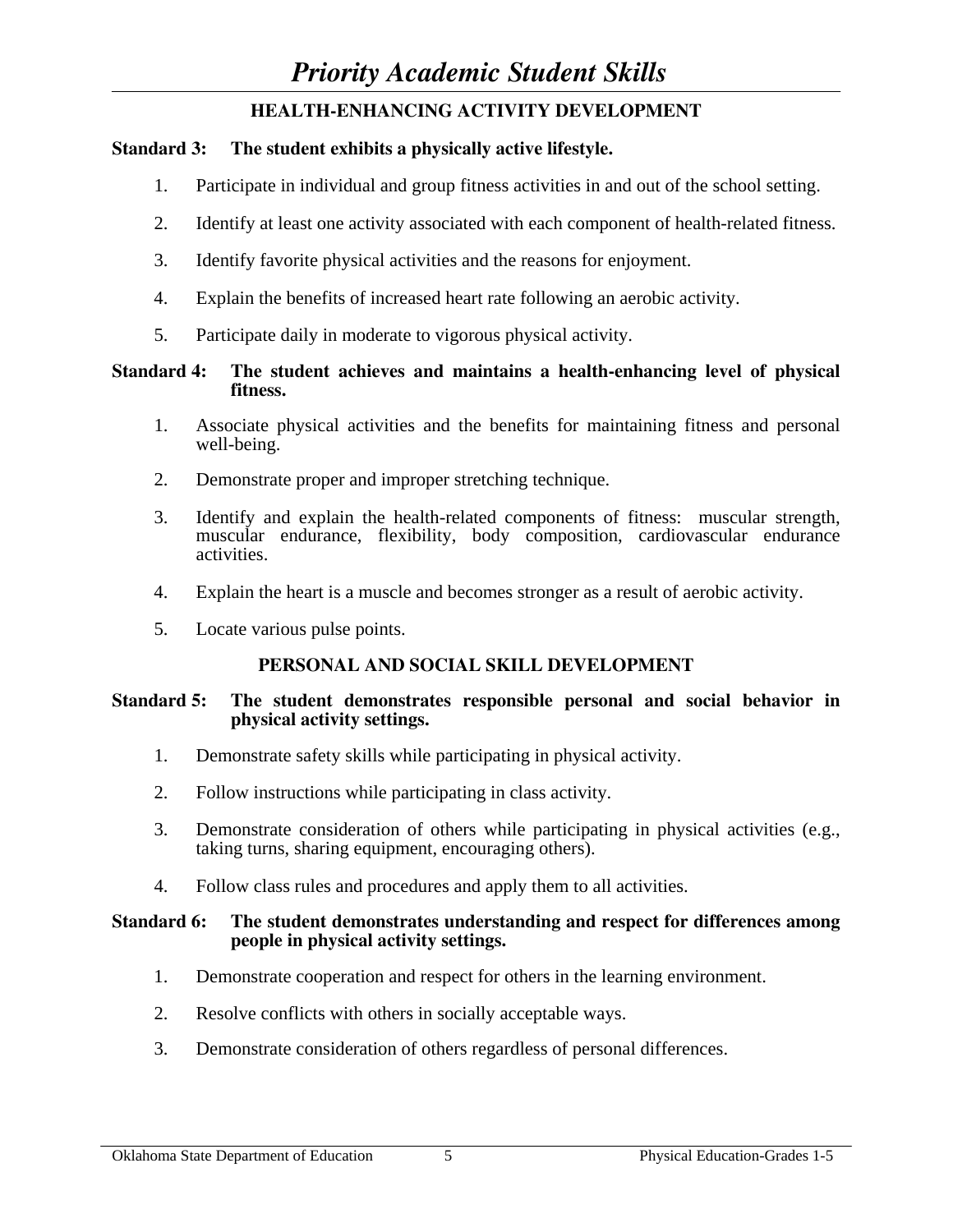## **Standard 7: The student understands that physical activity provides opportunities for enjoyment, challenge, self-expression, and social interaction.**

- 1. Identify physical activities that are enjoyable.
- 2. Be willing to try new challenges and activities.
- 3. Participate in a wide variety of physical activities that allow for self-expression.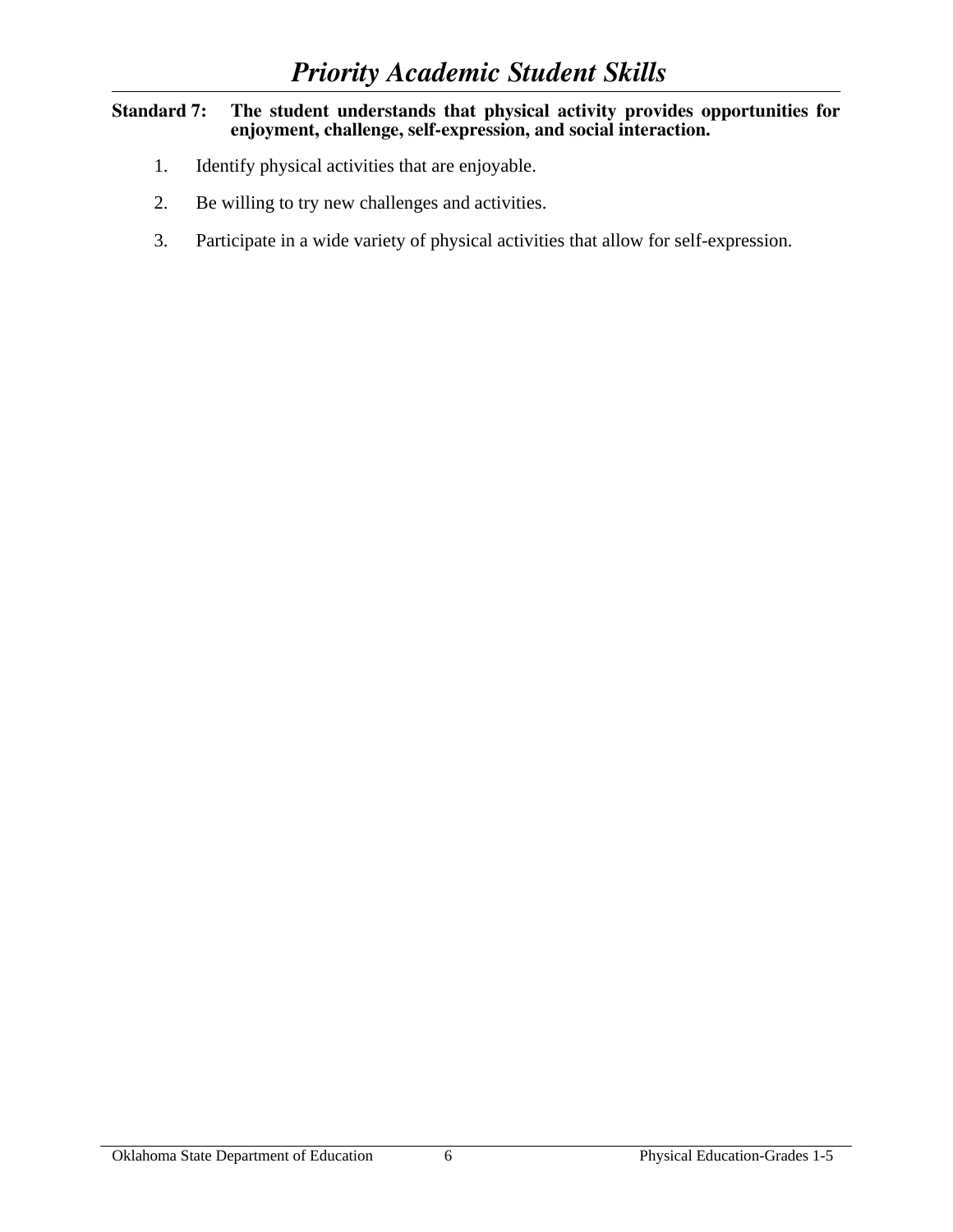# **Grade 3**

# **Standard 1: The student demonstrates competency in many movement forms and proficiency in a few movement forms.**

- 1. Travel in different directions, using a variety of locomotor skills in a combination of simple rhythmic patterns.
- 2. Demonstrate different locomotor skills on a low-elevated surface.
- 3. Combine intermediate movement patterns to music.
- 4. Demonstrate ability to strike a softly thrown lightweight ball back to a partner using a variety of body parts (e.g., bump in volleyball, instep kick in soccer).
- 5. Demonstrate mature form of throwing, catching, and kicking.
- 6. Jump a self-turned rope utilizing basic jump rope skills.
- 7. Kick a rolling ball using the inside or instep of the foot.
- 8. Continuously jump a swinging rope held by others.
- 9. Catch an object gently thrown to him/her from various distances using proper hand position.
- 10. Dribble and/or strike a ball towards a target by using various parts of the body.

#### **Standard 2: The student applies movement concepts and principles to the learning and development of motor skills.**

- 1. Demonstrate evasive techniques (e.g., escaping, catching, dodging).
- 2. Consistently strike a ball with a bat from a tee or cone, using correct grip and side orientation.
- 3. Demonstrate the difference between an overhand and underhand throw utilizing the principle of opposition with accuracy and control.
- 4. Enter and/or exit a turned rope turned by others.
- 5. Perform a roll in a forward direction without hesitating or stopping for two consecutive rolls.
- 6. Leap, landing with either foot.
- 7. Balance with control on a variety of moving objects (e.g., balance boards, skates).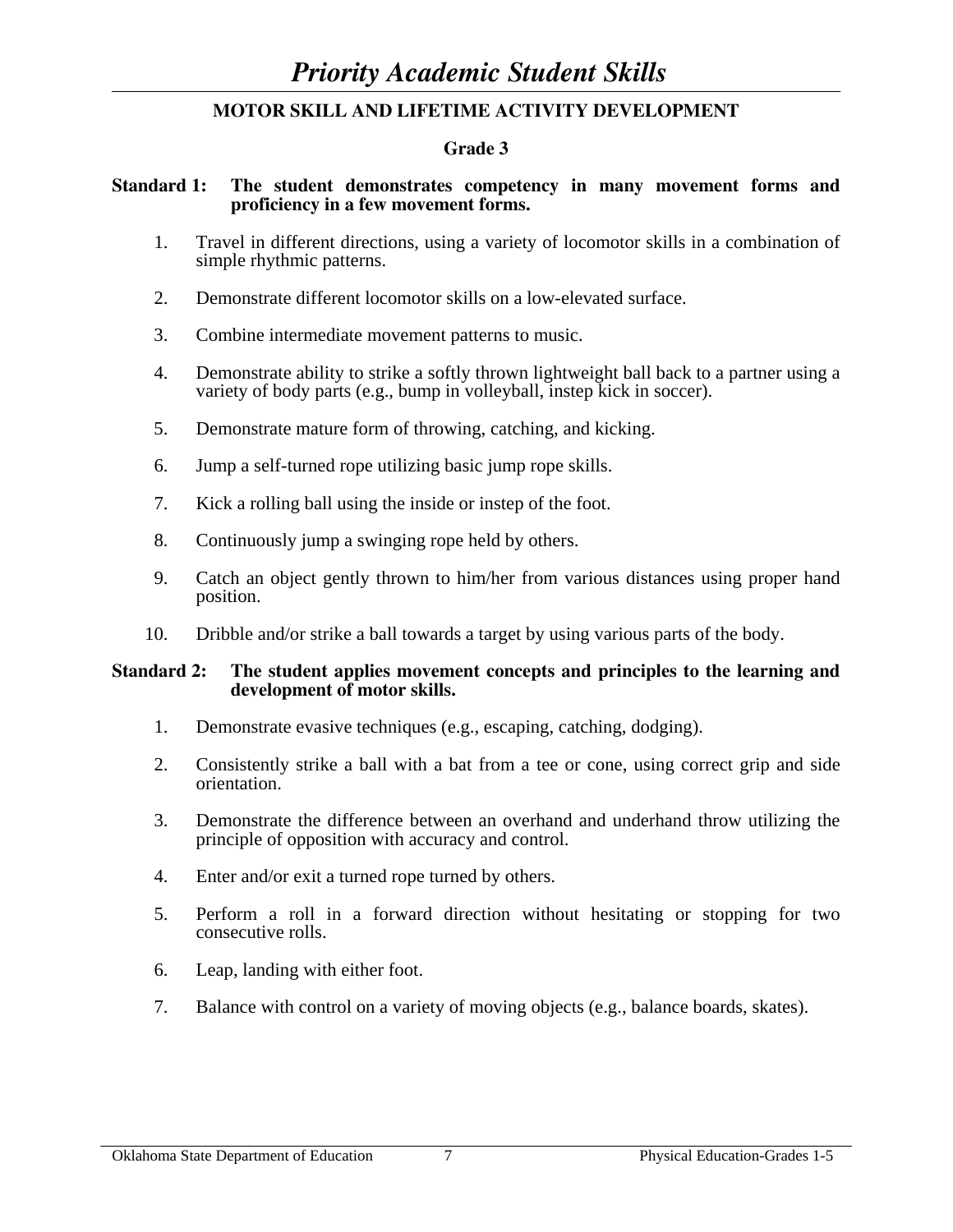# **HEALTH-ENHANCING PHYSICAL ACTIVITY DEVELOPMENT**

# **Standard 3: The student exhibits a physically active lifestyle.**

- 1. Identify at least one activity for participation on a regular basis.
- 2. Participate in physical activity for the purpose of developing a healthy lifestyle.
- 3. Participate in individual and group fitness activities.
- 4. Engage in appropriate activity for the development of muscular strength and endurance.

#### **Standard 4: The student achieves and maintains a health-enhancing level of physical fitness.**

- 1. Maintain continuous aerobic activity for a specified time.
- 2. Explain the health-related components of fitness and identify appropriate exercises for development of each component: muscular strength, muscular endurance, flexibility, body composition, and cardiovascular endurance.
- 3. Locate and name some of the various pulse points.
- 4. Demonstrate physical activities and the benefits for maintaining fitness and personal well-being.
- 5. Identify proper and improper stretching exercises and demonstrate proper technique.

# **PERSONAL AND SOCIAL SKILL DEVELOPMENT**

#### **Standard 5: The student demonstrates responsible personal and social behavior in physical activity settings.**

- 1. Practice and distinguish between appropriate and inappropriate behavior for participating with others in physical activity.
- 2. Demonstrate safety in movement while participating in physical activity with or without equipment or apparatus.
- 3. Demonstrate cooperation in group activities.
- 4. Explain the benefits that accompany sportsmanship, cooperation and following rules.

#### **Standard 6: The student demonstrates understanding and respect for differences among people in physical activity settings.**

- 1. Recognize differences and similarities in others while participating in physical activity.
- 2. Show consideration of others in physical activity settings.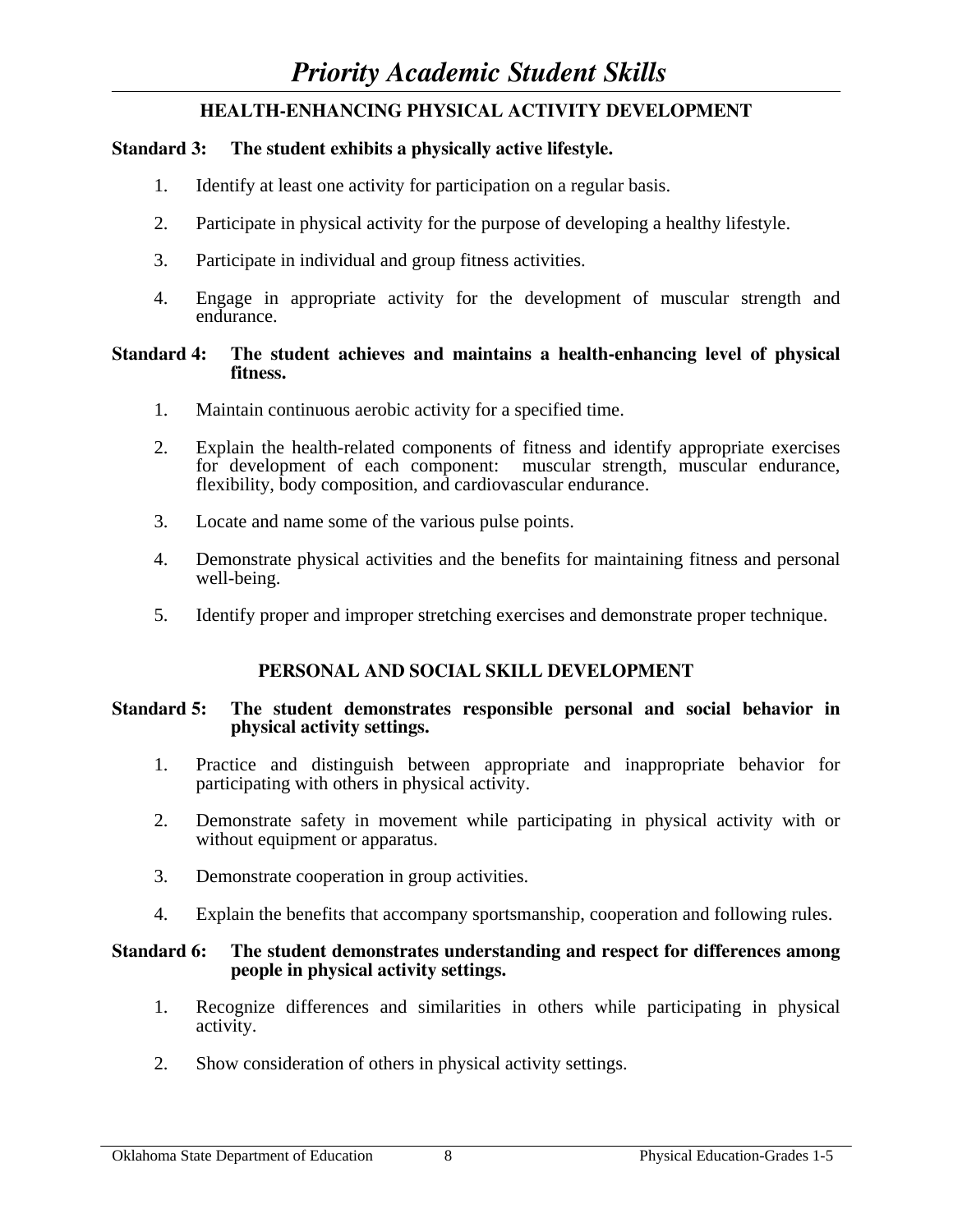3. Demonstrate acceptance of skills and abilities of others through verbal and nonverbal behavior.

## **Standard 7: The student understands that physical activity provides opportunities for enjoyment, challenge, self-expression, and social interaction.**

- 1. Express personal feelings of accomplishment from participation in physical activity.
- 2. Motivate and encourage others to participate in physically challenging activities.
- 3. Identify the benefits that accompany cooperation and participation with others in physical activity settings.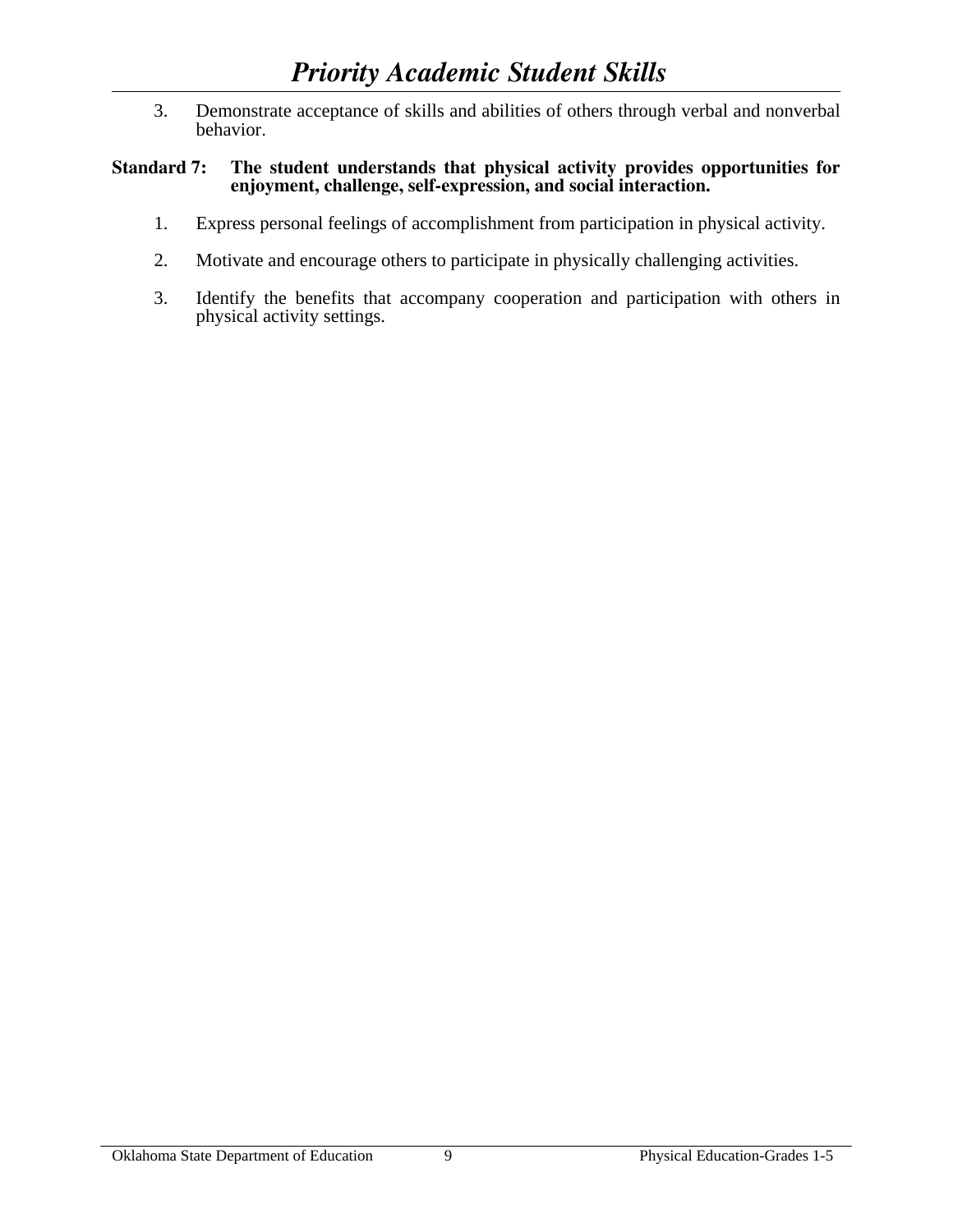#### **Grade 4**

#### **Standard 1; The student demonstrates competency in many movement forms and proficiency in a few movement forms.**

- 1. Perform various intermediate locomotor and nonlocomotor skills in a combination of rhythmic activities.
- 2. Balance safely on a variety of objects (e.g., balance beam, bench).
- 3. Transfer weight from feet to hands at fast and slow speeds (e.g., mule stand, handstand, cartwheel).
- 4. Perform basic tumbling skills using proper form.
- 5. Escape, catch, or dodge an individual or object while moving.
- 6. Be introduced to survival skills concerned with being in, on, and around water.
- 7. Be introduced to equipment used in a variety of activities.
- 8. Be introduced to lifetime outdoor activities available in the community.

#### **Standard 2: The student applies movement concepts and principles to the learning and development of motor skills.**

- 1. Demonstrate intermediate jump rope skills.
- 2. Jump and land, throw, catch and kick using proper techniques.
- 3. Hand dribble and/or foot dribble a ball while participating in an organized group activity.
- 4. Strike a softly thrown ball with a bat or paddle demonstrating an appropriate grip, side to the target and swing plane.
- 5. Explain the importance of appropriate practice for improving performance.

# **HEALTH-ENHANCING ACTIVITY DEVELOPMENT**

#### **Standard 3: The student exhibits a physically active lifestyle.**

- 1. Recognize some of the opportunities for physical activity in the community.
- 2. Describe the health benefits that result from regular participation in physical activity.
- 3. Participate in physical activity for the development of a healthy lifestyle.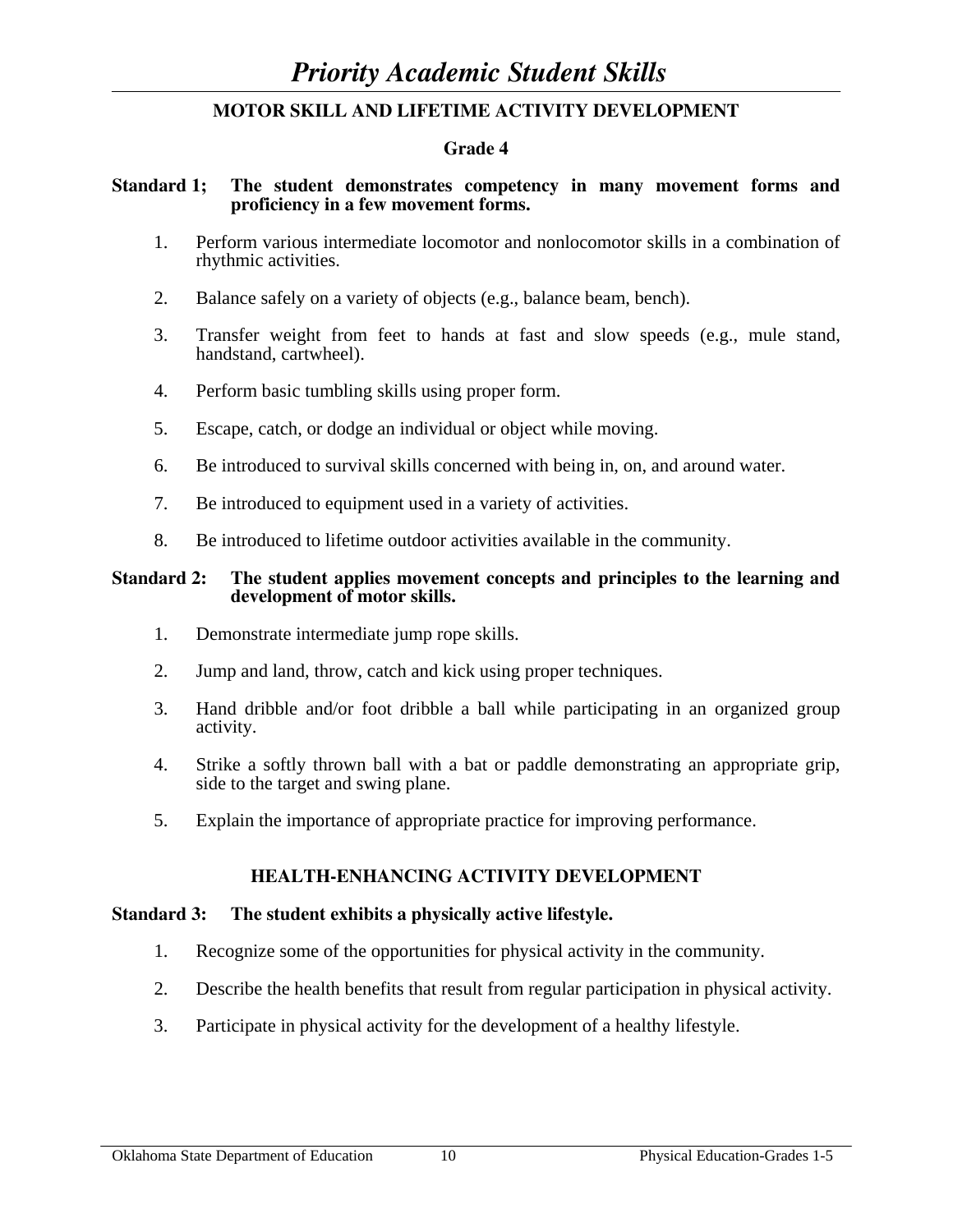## **Standard 4: The student achieves and maintains a health-enhancing level of physical fitness.**

- 1. Describe and participate in physical activity associated with healthy lifetime skills.
- 2. Regularly participate in activities for the purpose of improving fitness and physical skills.
- 3. Participate in aerobic activity for a specified time.
- 4. Support, lift and control body weight in a variety of activities while practicing appropriate body alignment.
- 5. Monitor heart rate before and after activities.
- 6. Describe the components of health-related fitness and demonstrate appropriate exercises associated with each component.

# **PERSONAL AND SOCIAL SKILL DEVELOPMENT**

#### **Standard 5: The student demonstrates responsible personal and social behavior in physical activity settings.**

- 1. Practice and distinguish between appropriate and inappropriate behaviors for participating with others in physical activity.
- 2. Be considerate of others while participating in physical activity.
- 3. Identify equipment used and safety precautions necessary for participation in a variety of activities.

#### **Standard 6: The student demonstrates understanding and respect for differences among people in physical activity settings.**

- 1. Show respect for persons from different backgrounds and cultures.
- 2. Recognize differences among individuals associated with physical ability and participation in various games and activities.
- 3. Willingly participate in group games and activities without regard to cultural differences.

#### **Standard 7: The student understands that physical activity provides opportunities for enjoyment, challenge, self-expression, and social interaction.**

- 1. Participate in physical activities that are personally interesting and enjoyable.
- 2. Express joy in personal successes and achievements of self and others.
- 3. Participate in activities that are challenging.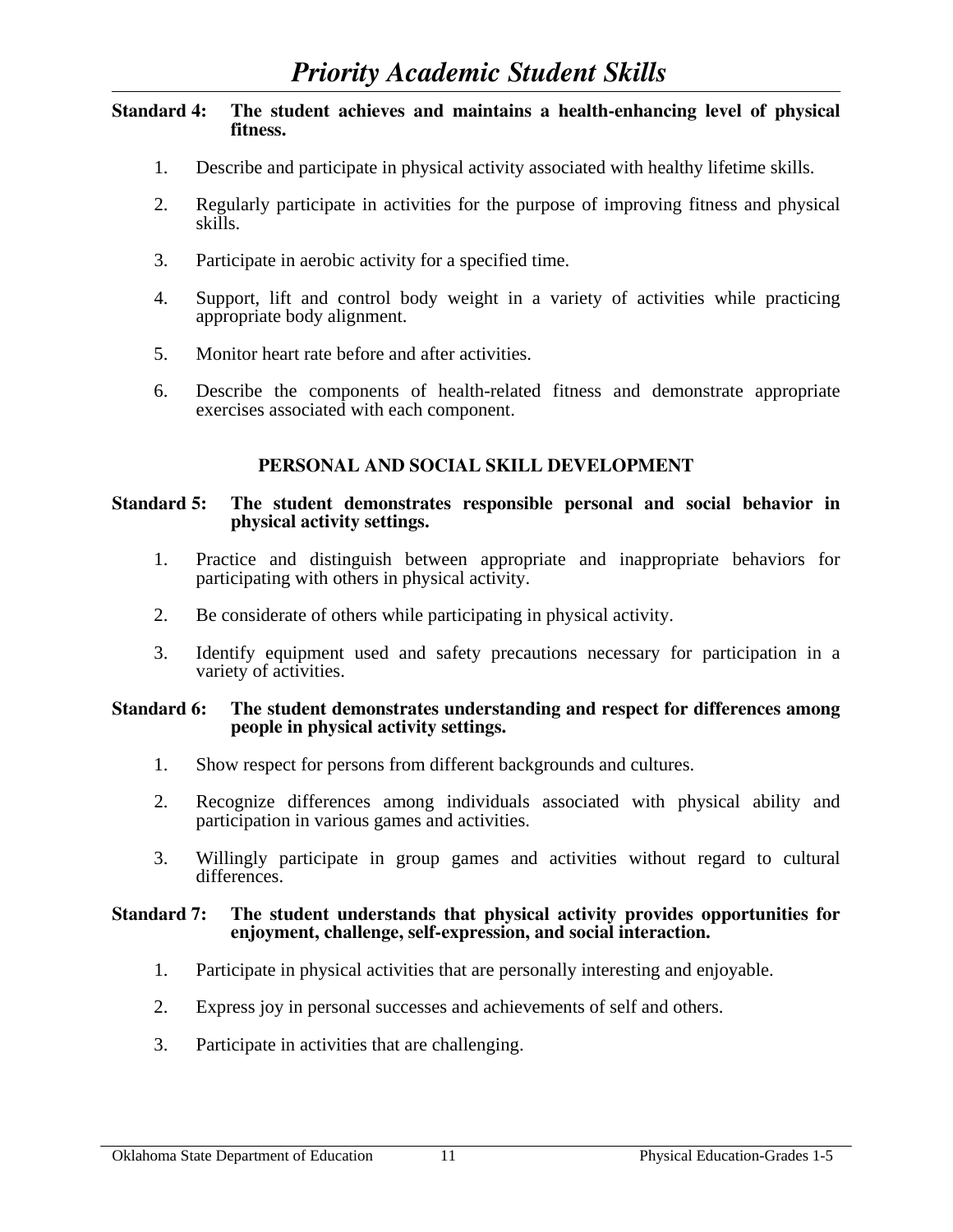#### **Grade 5**

#### **Standard 1: The student demonstrates competency in many movement forms and proficiency in a few movement forms.**

- 1. Demonstrate various advanced intermediate locomotor and nonlocomotor skills in a combination of rhythmic activities.
- 2. Participate in advanced/intermediate rhythmic activities involving physical movement with or without music.
- 3. Transfer weight from feet to hands at fast and slow speeds using large extensions (e.g., handstand, cartwheel, round off).
- 4. Demonstrate basic tumbling skills using proper form and technique.
- 5. Consistently strike a ball, so that it travels in an intended direction and height, using various apparatus (e.g., racket, bat, hockey stick, golf club).
- 6. Hand dribble and/or foot dribble while preventing an opponent from stealing the ball.

#### **Standard 2: The student applies movement concepts and principles to the learning and development of motor skills.**

- 1. Design and refine a routine combining various jump rope movements to music so that it can be performed without error.
- 2. Design and perform gymnastic sequences that combine rolling, traveling, balancing, and weight transfer, in smooth transition, which includes changes in speed, direction and flow.
- 3. Perform basic dance patterns in time to music (e.g., schottische, two-step, polka).
- 4. Create and perform a rhythmic routine utilizing dance skills, in time to music.
- 5. Demonstrate ability to detect, analyze and correct errors in motor skill performance.

#### **HEALTH ENHANCING ACTIVITY DEVELOPMENT**

#### **Standard 3: The student exhibits a physically active lifestyle.**

- 1. Participate daily in physical activity that is health-enhancing.
- 2. Explain the "principle of specificity" as applied to an exercise program.
- 3. Analyze strengths and weaknesses in regard to personal exercise behavior.
- 4. Explain the meaning of "recovery heart rate" as applied to exercise.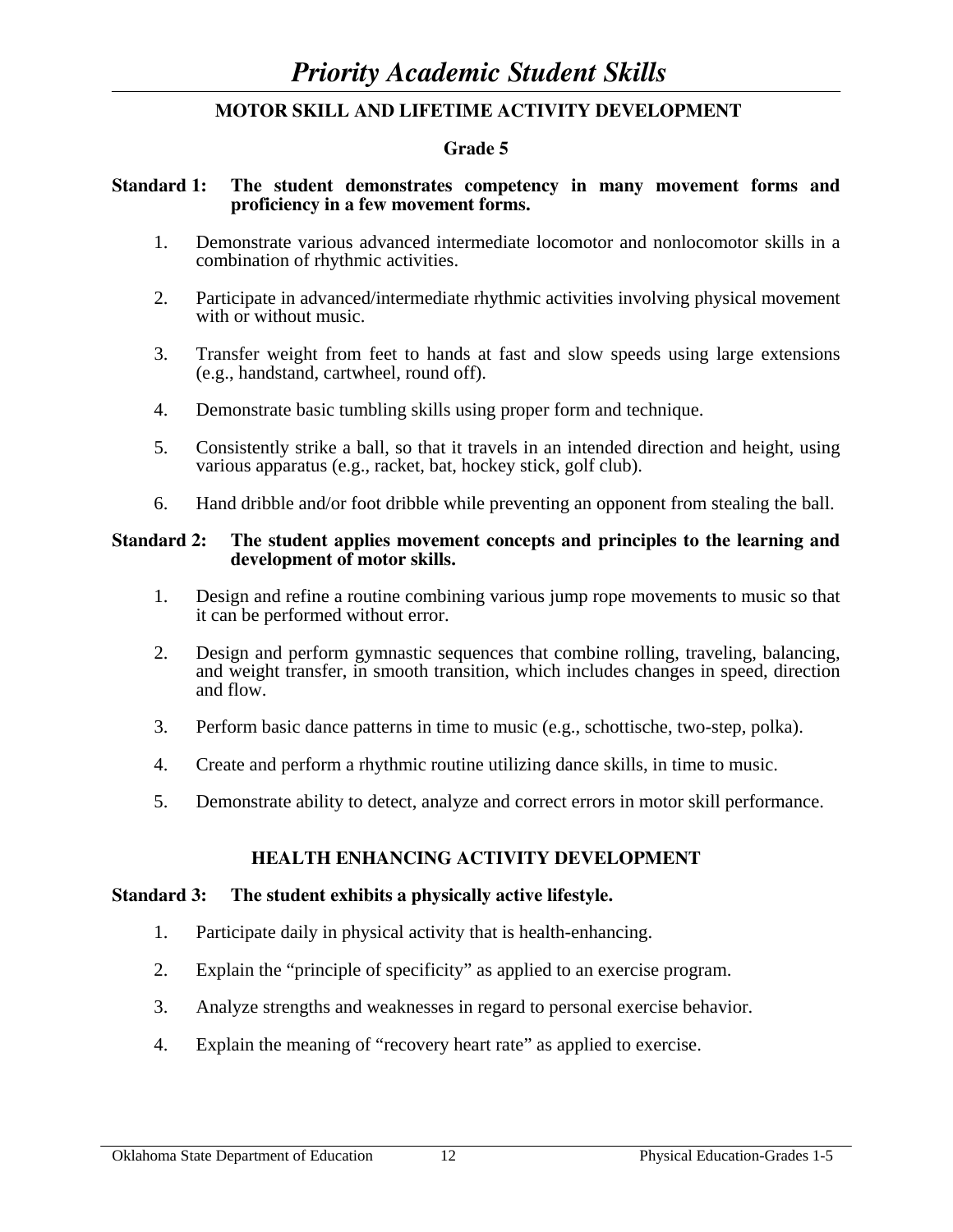# **Standard 4: The student achieves and maintains a health-enhancing level of physical fitness.**

- 1. Participate in moderate to vigorous physical activity in and out of the school setting.
- 2. Monitor intensity of exercise.
- 3. Explain the "FIT" principle as applied to exercise (frequency, intensity, and time).
- 4. Pursue personal fitness goals with minimal supervision.

# **PERSONAL AND SOCIAL SKILL DEVELOPMENT**

#### **Standard 5: The student demonstrates responsible personal and social behavior in physical activity settings.**

- 1. Remain on task without close supervision.
- 2. Practice and distinguish between appropriate and inappropriate behaviors for participating with others in physical activity.
- 3. Show respect and consideration of others in physical activity.
- 4. Identify equipment used and safety precautions necessary for participation in a variety of activities.
- 5. Practice sportsmanship, rules, and safe behavior while participating in sports and games.

#### **Standard 6: The student demonstrates understanding and respect for differences among people in physical activity settings.**

- 1. Show respect for persons of like and different skill levels.
- 2. Recognize and explain the role of games, sports and dance in different cultures.
- 3. Demonstrate cooperation with others, regardless of gender, race, or ethnicity in physical activity settings.

#### **Standard 7: The student understands that physical activity provides opportunities for enjoyment, challenge, self-expression, and social interaction.**

- 1. Demonstrate enjoyment from participating in physical activity.
- 2. Participate in personally challenging physical activities.
- 3. Recognize physical activity as a positive opportunity for social and group interaction.
- 4. Use physical activity as a tool for self-expression and challenge.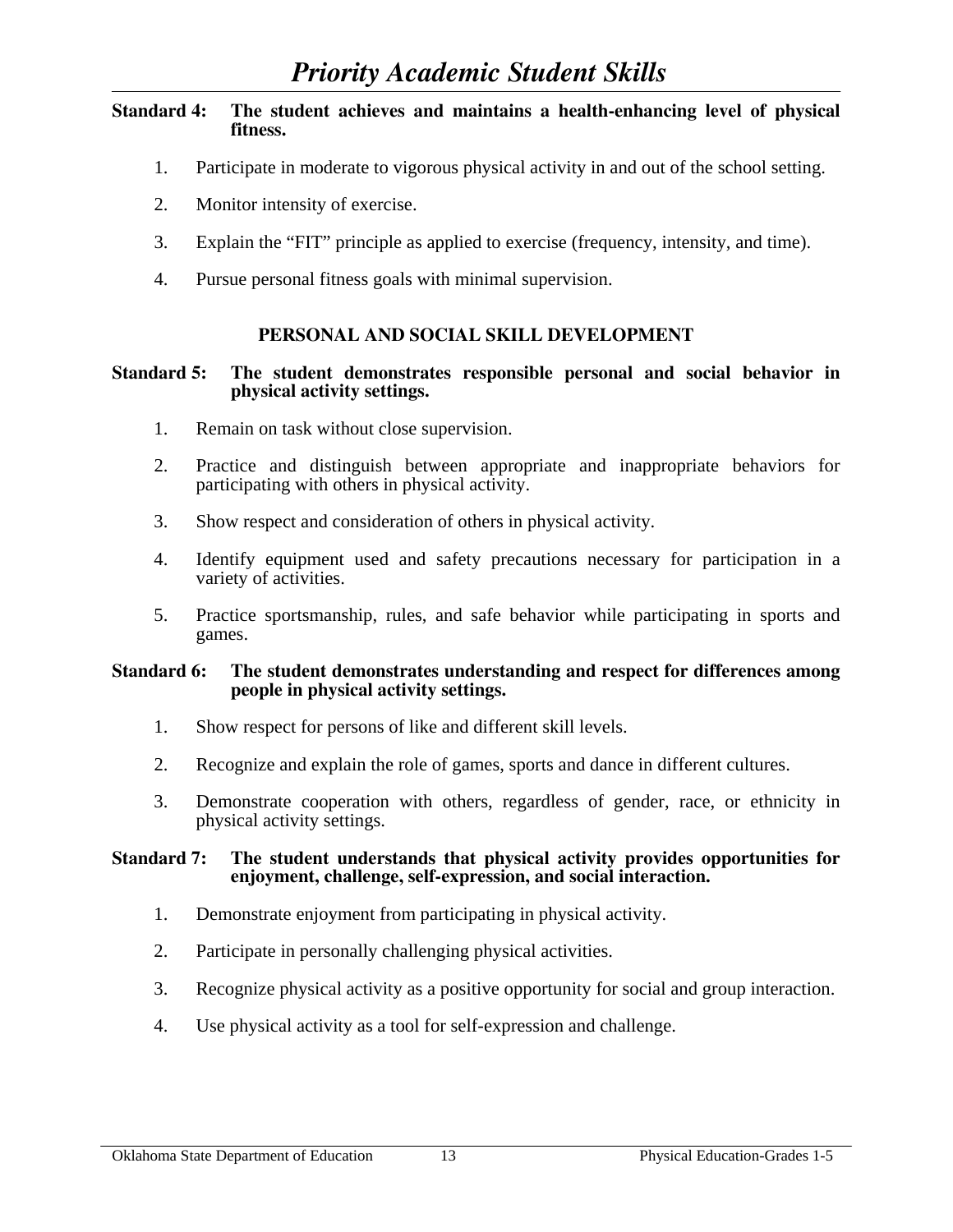#### **Standard 6: The student demonstrates understanding and respect for differences among people in physical activity settings.**

- 1. Show respect for persons from different backgrounds and cultures.
- 2. Recognize differences among individuals associated with physical ability and participation in various games and activities.
- 3. Willingly participate in group games and activities without regard to cultural differences.

#### **Standard 7: The student understands that physical activity provides opportunities for enjoyment, challenge, self-expression, and social interaction.**

- 1. Participate in physical activities that are personally interesting and enjoyable.
- 2. Express joy in personal successes and achievements of self and others.
- 3. Participate in activities that are challenging.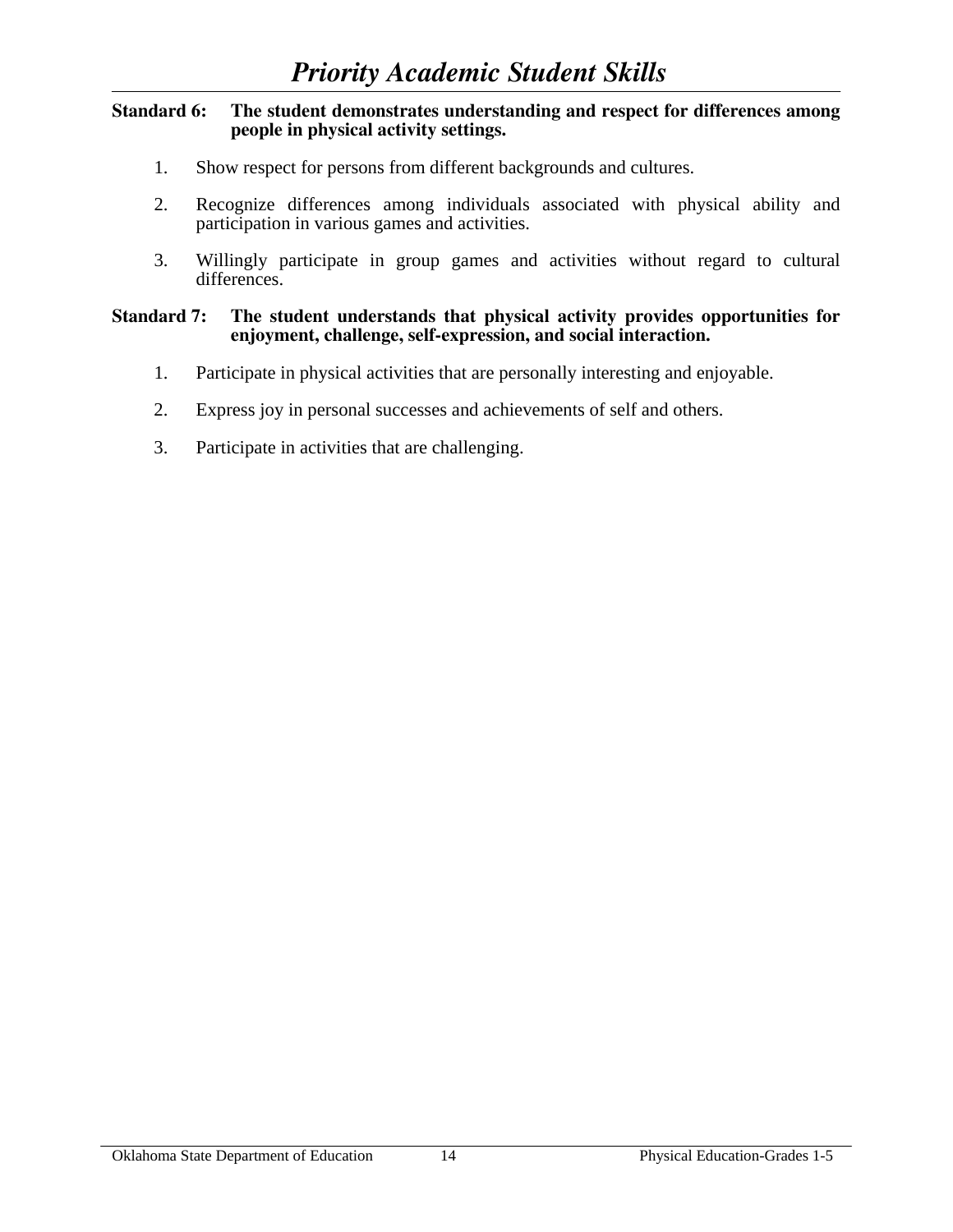# *Priority Academic Student Skills*

# **GLOSSARY**

**aerobic** - the metabolic function in which oxygen is used to produce energy. Aerobic training conditions the cardiorespiratory and muscular skeletal system.

**authentic assessment** - assessing the student in the actual or natural setting in which the skill is performed.

**ballistic** - bouncing type movements, as in bouncing a stretch which is not recommended.

**biomechanical principles** - the principles of human movement.

**body composition** - the ratio of lean body mass (bone, muscle, organs) to body fat.

**cardiorvascular endurance** - a measure of the heart's ability to pump oxygen-rich blood to the working muscles during exercise, and the muscle's ability to take up and use the delivered oxygen to produce the energy needed to continue exercising.

**combatives** - activities that allow students the opportunity to match physical strength, skill, and agility against other students.

**cooperation** - the ability to work with others in pursuit of a mutual goal.

**creative movement** - allowing students to express feelings, ideas, emotions, and creativity through rhythmical movement.

**flexibility** - the ability of a joint to move freely through a full range of motion.

**health-related fitness** - fitness components (i.e., muscular strength, muscular endurance, flexibility, body composition, and cardiorespiratory endurance).

**healthy lifestyle** - health-related behaviors over which the individual has personal decisionmaking control, including proper diet, adequate exercise, and appropriate rest which promotes both physical and emotional well-being.

**locomotor skills** - skills used to move from one place to another or to raise the center of gravity (i.e., walking, running, sliding, skipping, galloping, jumping, hopping).

**manipulative skills** - skills such as catching, throwing, kicking, striking that involve the handling of an object or objects.

**motor skills** - movement skills classified as locomotor, nonlocomotor, rhythmical and manipulative.

**muscular endurance** - the ability of a muscle or muscle group to apply force repeatedly or to sustain a contraction for a period of time.

**muscular strength** - the ability of a muscle or muscle group to exert force against a resistance.

**nonlocomotor skills** - movement in place or around the axis of the body such as bending, twisting, swaying, or raising and lowering of body parts.